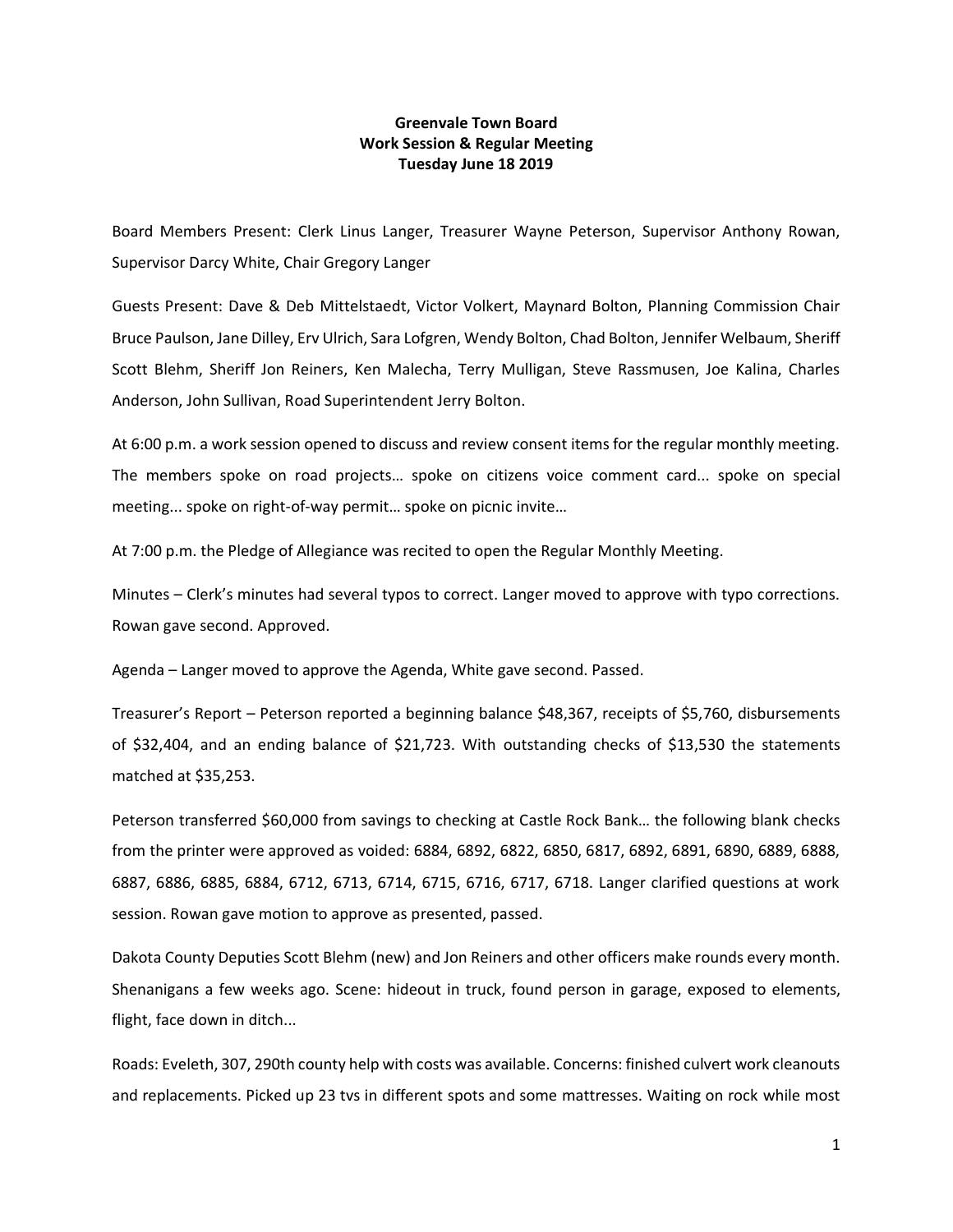of chloride is down. People are okay it seems with when we put chloride down. Still yet to-do Eveleth, Idalia, Iran and Isle Avenues. Langer: had several visits with DC and satisfied opportunities addressed in very good way… additional dust control, traffic control, signs… attended June 6 DC meeting that was highly informative and take away is they want it to be a commotion free project.

Rowan: Todd Howard inspected bridge on Isle ave and said we "don't need to post it." Weeds being dug out before going to seed on 285th and near Nasby's. We will be doing some spraying again in the fall. Langer mentions owners can cut and spray too. Rowan presented info brochure available on table.

Kuchinka – out on jobs lately and would be available probably next week. Bolton says some wild parsnips coming at us and ditch mowing provider Kuchinka will go after weeds if he sees them.

Building Permit requests: Sullivan presented site map and permit application. Langer moved to approve request with understanding regarding creek distances… Rowan gave second. Passed.

ALMA Construction/Groves roof and siding inquiry, Langer porch boards, Mulligan shop re-roof inquiry.

Citizen Business – Jennifer Welbaum appreciates new signs by Dutch Creek. White answered audience questions on posting and publishing minutes.

PC and Board approval on draft for permit for utility companies. Attorney Blumhoefer wrote sample. White: companies are already expecting these on all their utility projects. Paulson recommended approval. White made motion to approve permit application and form by Blumhoeffer. Langer gave second, passed. Clerk will administer with aid of Planning Commission (PC).

June 15th special meeting comments. Attorney advised limiting discussion until the PC and Board of Supervisors have time to review.

Planning Commission Report – Chair Paulson shared last meet was reported in May. Recapped some of on-going progress and appreciation in general for help all around.

2019 – 2020 Road work contract requests were readied for send-out.

Rowan moved to approve Chair sending request for quotes, White gave second. Passed. Request for quotes to be mailed in the next day or two for opening/consideration at regular July meeting.

Jane Dilley was recognized for a question on web updates.

Picnic – date set for September 21st.